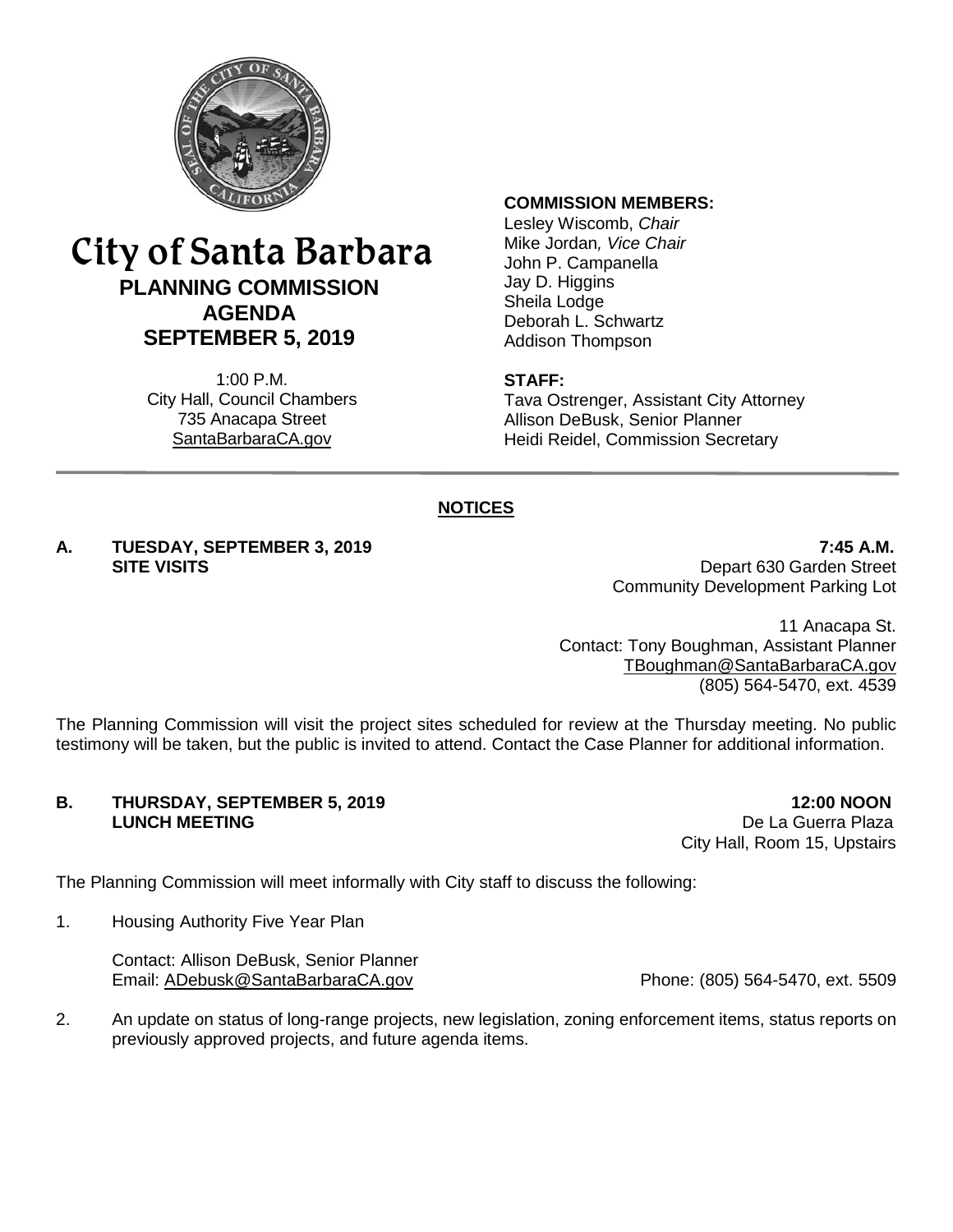#### **PLEASE BE ADVISED**

**PUBLIC HEARING PROCEDURE:** This agenda is subject to change. Applicants and interested parties should plan to arrive at 1:00 p.m. For longer agendas, meeting attendees are encouraged to monitor the City TV broadcast to plan their arrival time.

The order of presentation after the Chair introduces an item is as follows: 1. Staff Presentation (15 minutes)\*; 2. Applicant Presentation (15 minutes)\*; 3. Public Hearing\*; 4. Additional response by Applicant/Staff (5 minutes each)\*; 5. Commission questions and comments; 6. Commission consideration of Findings and Conditions of Approval; and 7. Motion, discussion of motion, decision, and vote by the Commission. \**Time may be extended or limited by the Chair.*

**PUBLIC COMMENT:** The public is invited to comment on any item on the agenda. After receiving recognition from the Chair, approach the podium and speak into the microphone. State your name and purpose for appearing. Due to time constraints, individual comments are typically limited to two minutes. Written comments are also welcome. Mail to PC Secretary, P.O. Box 1990, Santa Barbara, CA 93102-1990 or email to [PCSecretary@SantaBarbaraCA.gov.](mailto:PCSecretary@SantaBarbaraCA.gov) Please submit 12 copies of any material over 2 pages at the Planning & Zoning counter, 630 Garden Street. Please note that the PC may not have time to consider written comments received after 4:30 p.m. the Monday before the meeting, however, it will be added to the project file and you are welcome to bring written correspondence to the meeting for distribution (provide 12 copies).

**AGENDAS, MINUTES, & REPORTS:** Documents relating to agenda items are available for review in the Community Development Department at 630 Garden Street, and agendas, minutes, and reports are also posted online at [SantaBarbaraCA.gov/PC.](http://www.santabarbaraca.gov/PC) Please note that online Staff Reports may not include some exhibits. Materials related to an item on this agenda submitted to the Planning Commission after distribution of the agenda packet are available for public inspection in the Community Development Department at 630 Garden Street during normal business hours.

**PLANS & ADDITIONAL INFORMATION:** The scope of a project may be modified as it proceeds through the planning process. If you have any questions, wish to review the plans, or wish to be placed on a mailing list for future agendas for an item, contact the Case Planner as listed in the project description. Office hours are 8:30 a.m. to 4:30 p.m., Monday through Thursday, and every other Friday (see [SantaBarbaraCA.gov/Calendar](http://www.santabarbaraca.gov/cals/default.asp) for closure dates).

**AMERICANS WITH DISABILITIES ACT:** If you need auxiliary aids or services or staff assistance to attend or participate in this meeting, contact the City Administrator's Office at (805) 564-5305. If possible, notification at least 48 hours prior to the meeting will usually enable the City to make reasonable arrangements. Specialized services, such as sign language interpretation or documents in Braille, may require additional lead time to arrange.

**TELEVISION COVERAGE:** This meeting will be broadcast live on City TV-Channel 18 and online at [SantaBarbaraCA.gov/CityTV.](http://www.santabarbaraca.gov/CityTV) See [SantaBarbaraCA/CityTVProgramGuide](http://www.santabarbaraca.gov/gov/depts/cityadmin/programming.asp) for a rebroadcast schedule. An archived video of this meeting will be available at [SantaBarbaraCA.gov/PCVideos.](http://www.santabarbaraca.gov/PCVideos)

**APPEALS:** Some items before the Planning Commission may be appealed to City Council. The appeal, accompanied by the appropriate filing fee per application, must be filed with the City Clerk's office within 10 calendar days of the Planning Commission decision.

#### **I. ROLL CALL**

#### **II. PRELIMINARY MATTERS**

- A. Requests for continuances, withdrawals, postponements, or addition of ex-agenda items.
- B. Announcements and appeals.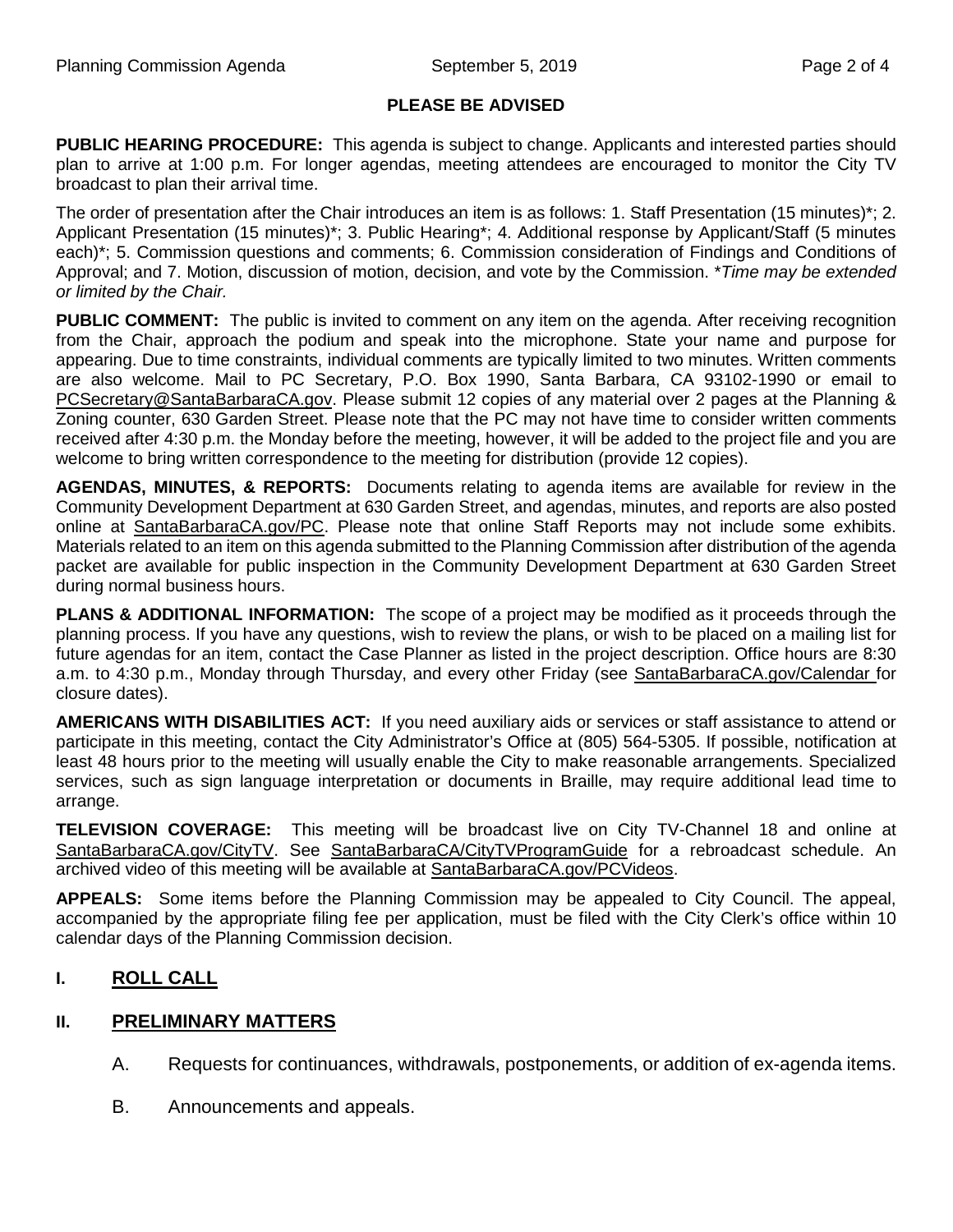- C. Review, consideration, and action on the following draft Planning Commission minutes and resolutions:
	- 1. Planning Commission August 8, 2019 Minutes
	- 2. Planning Commission Resolution No. 011-19 2327 Edgewater Way
	- 3. Planning Commission August 15, 2019 Minutes
	- 4. Planning Commission Resolution No. 012-19 302 and 308 West Montecito Street
- D. Comments from members of the public pertaining to items not on this agenda. Due to time constraints, each person is limited to two minutes.

#### **III. NEW ITEMS**

#### **A. RECOMMENDATION TO COUNCIL**

The Planning Commission will review proposed zoning text amendments to the Zoning Information Report Program found in various sections of Titles 28 and 30 of the Municipal Code, specifically sections 28.87.220, 28.92.130, 30.200.040, 30.200.050, 30.205.120, and all of Chapter 30.285 and forward a recommendation on the proposed amendments to the City Council . The proposed changes will amend the Zoning Information Report Program to require only the disclosure of existing City Zoning and Building and Safety written records by the City to residential real estate buyers prior to the sale of the property.

Staff has determined that the ordinance amendment does not require further environmental review under provisions of the California Environmental Quality Act (CEQA) and CEQA Guidelines.

Contact: Susan Reardon, Senior Planner Email: [SReardon@SantaBarbaraCA.gov](mailto:SReardon@SantaBarbaraCA.gov) Phone: (805) 564-5470, ext. 7573

#### **B. APPLICATION OF EDWARD DEVICINTE, ARCHITECT FOR HANNAH BEACHSIDE LLC, PROPERTY OWNER, 11 ANACAPA STREET, APN 033-112-010, OC/SD-3 ZONE, LOCAL COASTAL PROGRAM LAND USE PLAN DESIGNATION: OCEAN-ORIENTED COMMERCIAL (PLN2017-00009)**

The project consists of the renovation and adaptive re-use of an existing 11,201 net square foot multi-tenant commercial building. Specific improvements include, but are not limited to: converting 2,500 net square feet on the ground floor to a restaurant use; converting 1,291 net square feet on the ground floor to a retail use; a new deck for outdoor restaurant seating; accessibility upgrades; a new transformer; a new trash enclosure; a reconfigured parking lot; and new landscaping.

The discretionary applications required for this project are: